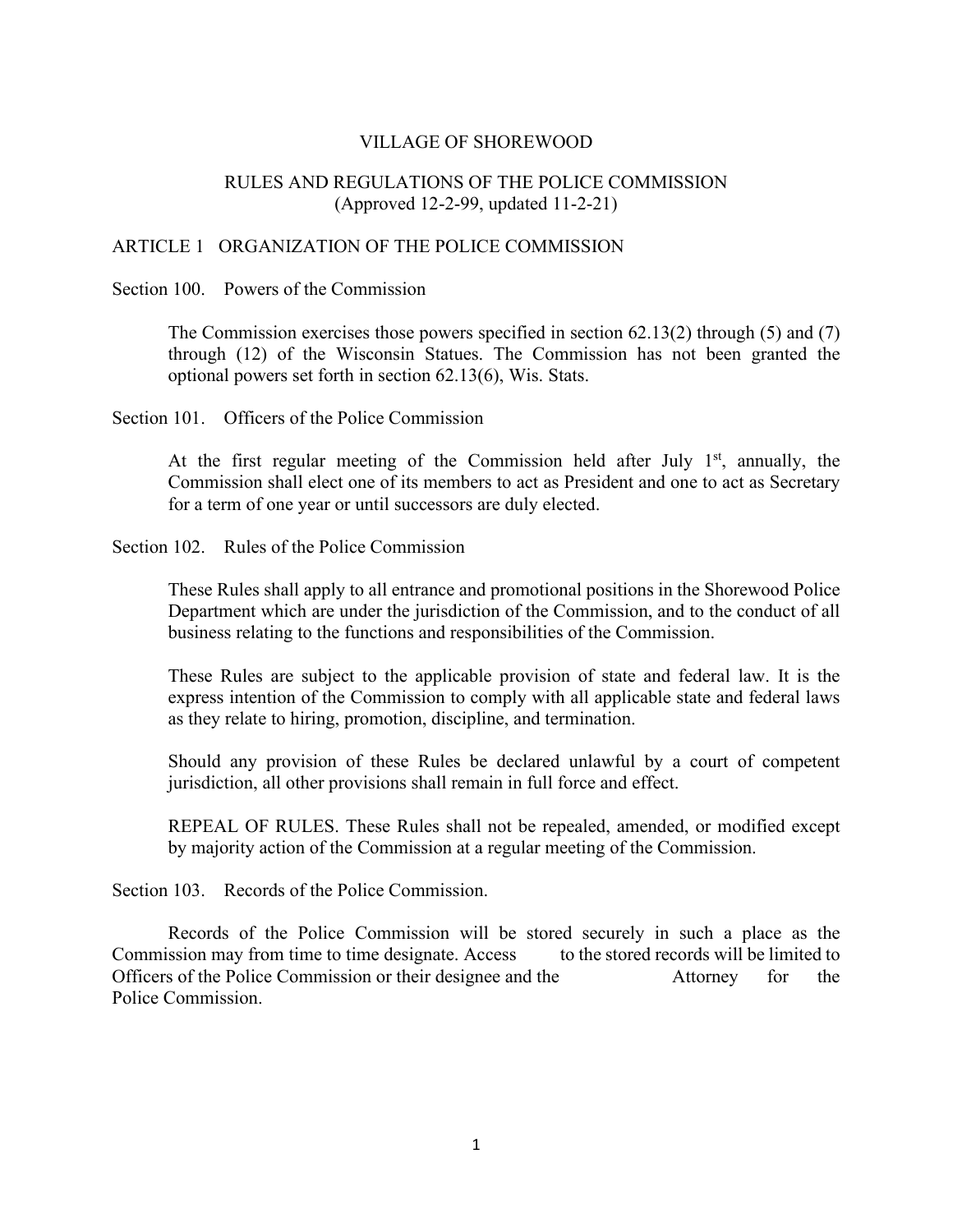#### ARTICLE 2 POLICE COMMISSION MEETINGS

Section 200. Schedule of Meetings

The Police Commission shall meet at least annually in July to elect officers. The Commission shall also meet at any time set by the Commission during an official business meeting, at the call of the President or upon the written request of at least two members of the Commission.

Section 201. Location of Meetings

The Police Commission meets in the Committee Room of the Village Hall or at such other location as shall be designated by the President or his designee.

Section 202. Notice of Meetings

Public notice of every meeting shall be given in accordance with Section 19.84 of the Wisconsin Statutes.

Upon request, the Commission will make reasonable accommodations for individuals of all abilities who wish to attend the meeting.

Section 203. Meetings Subject to Wisconsin Open Meetings Law

The Police Commission meetings shall conform to the requirements of Wisconsin's Open Meetings law, currently subchapter IV, Chapter 19, Wis. Stats. or its successor statute.

The Commission will have and post the required agenda, will meet in open session and will discuss matters in closed session only when authorized to do so under law.

Section 204. Ouorum

Three members of the Commission shall constitute a quorum to do business.

Section 205. Rules of Order

The most current edition of *Robert's Rules of Order* shall be the rules of order for the conduct of business at Police Commission meetings, unless stated by the Commission, these rules or Wisconsin law.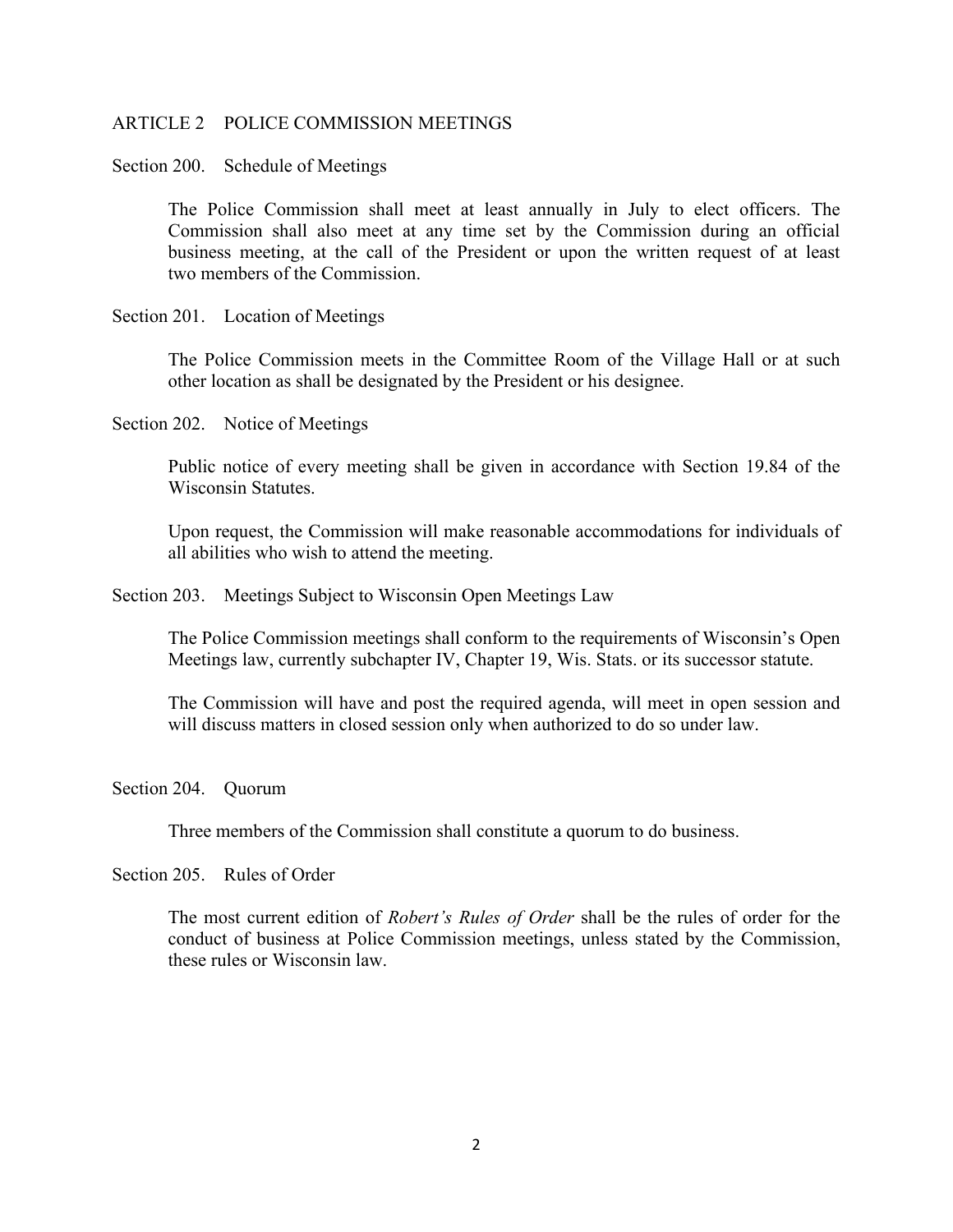## ARTICLE 3 APPOINTMENT AND PROMOTION OF POLICE CHIEF, CAPTAINS AND LIEUTENANTS

## Section 300. Appointments

The Commission shall appoint the Police Chief. The Chief shall hold office during good behavior, subject to suspension or removal by the Commission for cause.

Whenever there is a vacancy in the Office of Police Chief, the Police Commission shall devise and implement, with the input and assistance of Village staff and personnel, a search process to recruit and appoint a Police Chief. Any cost incurred in the search must be approved by the Village Board in advance.

The Commission may appoint someone to be the Acting Police Chief when the permanent chief has been unable to perform his/her duties for a three-day period and is incapacitated and the nature of his incapacity indicates he or she will continue to be incapacitated for more than a 20-day period. The Village Manager will notify the President of the Commission as soon as possible when a chief has been incapacitated.

Except when the appointment can be made with advantage by promotion from within the department, the chief shall make appointments to all positions from an eligibility list approved by the Commission. All appointments shall be subject to approval by the Commission.

When an eligibility list is needed to fill a subordinate position because promotion within cannot be made with advantage from within the department's ranks, the Commission may devise and implement an appropriate process to develop said list.

The eligibility list shall expire at the end of one year from the date approved unless extended or discontinued by the Commission.

#### Section 302. Probation

A person promoted to a higher position within the police department under the process outlined above shall be on probation for a one-year period from the date on which the appointment takes effect subject to any requirements under Wisconsin law.

### ARTICLE 4. QUALIFICATIONS, EXAMINATION AND APPOINTMENT OF ENTRY-LEVEL POLICE OFFICERS

Section 400. Minimum Qualifications

Every applicant for appointment to the police service shall:

- (a) Be a citizen of the United States.
- (b) Be able to communicate effectively in the English language.
- (c) A high school diploma or GED equivalent.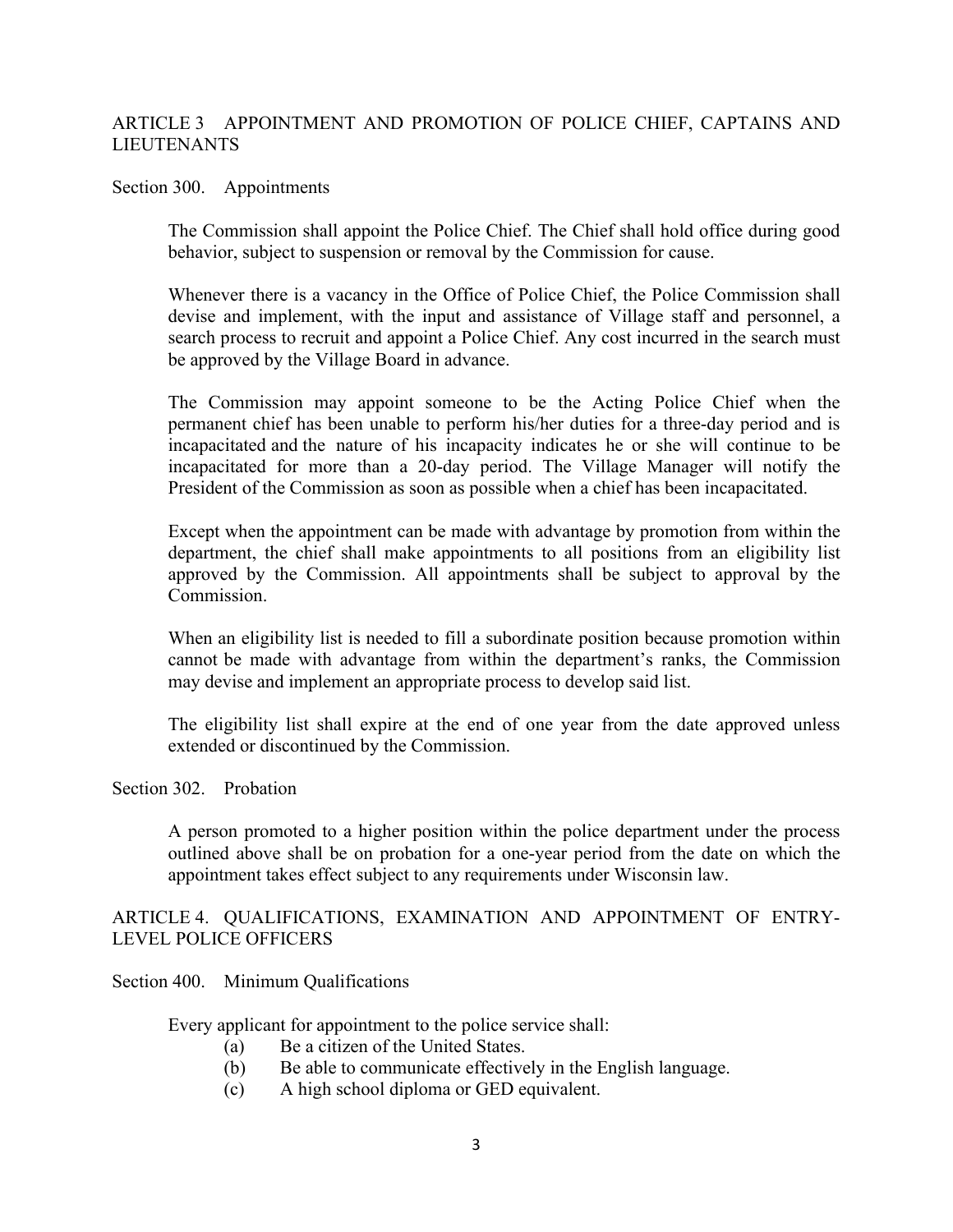- (d) An associate degree or 60 college credits hours.
- (e) Not have been convicted of a felony, unless subsequently pardoned.
- (f) Not have been previously rejected by the Commission for medical reasons that remain uncorrected.
- (g) Be at least twenty-one years old at the time of making application.
- (h) Be in good health and sound mental, emotional, and physical condition.
- (i) Possess an unrestricted Wisconsin Motor Vehicle Operator's license.
- (j) Any other qualification which the Commission may spell out in each examination announcement bulletin.
- (k) The minimum requirements set forth in the Law Enforcement Standards of the Wisconsin Administrative Code.

Section 400. Application Process

FORMS. The Commission shall authorize the issuance of application forms. Notice of the times and places that applications are available may be made in the daily newspapers or other media, or in such a manner as the Commission may determine.

MISREPRESENTATION. Any misrepresentation regarding any material fact contained in the application shall be sufficient cause for excluding the applicant from the examination, removing the same from the eligibility list, or being discharged from the service. Applications must be signed and sworn to by the applicant.

REFERENCES. An applicant shall furnish as references the names and addresses of at least three adult persons not holding Village of Shorewood positions and not related by blood or marriage. These references shall have been personally acquainted with the applicant for at least one year and shall be able to verify to applicant's character and capability.

FILE. Upon completion of the examination process, copies of the applications of those candidates placed on the eligibility list shall be turned over to the police department to become part of the department's files.

Section 401. Examination Process

These rules are applicable to both the promotion and initial appointment procedures. The Police Commission shall approve a process which may include any of the following:

- (a) Written examination
- (b) Validated physical performance tests
- (c) Assessment center skills testing
- (d) Medical examination
- (e) Background investigation
- (f) Oral interviews
- (g) Psychological examination
- (h) Finger printing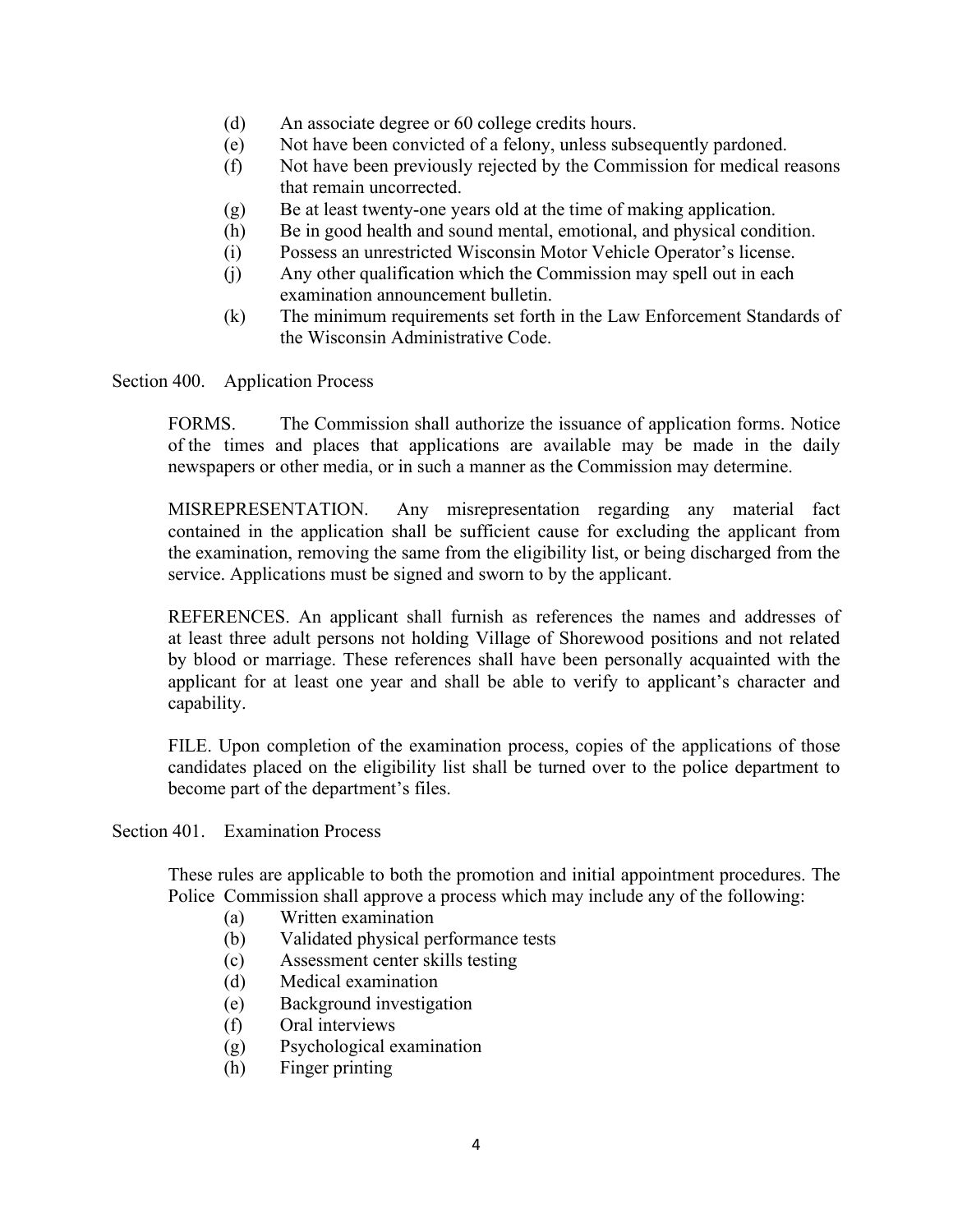(i) Any other test the Commission may deem of assistance in the selection of personnel.

GRADING. The Commission may determine what score is a passing grade on each segment of the examination process or assign that responsibility to a designated person or entity. The Commission shall apply the appropriate veteran's preference as provided by Section 62.13(4)(d) of the Wisconsin Statutes.

Section 402. Probation

A person appointed to the position of police officer under the process outlined above shall be on probation for an eighteen-month period from the date on which the appointment takes effect.

### ARTICLE 5 DISCIPLINARY PROCEDURES

- Section 500. Discipline of Chief
	- a. GENERALLY: The Commission may discipline the Chief, including suspension, reduction-in-rank or discharge, pursuant to Wis. Stat. §62.13(5) and Article 6.
	- b. SUSPENSION PENDING CHARGES: The Commission may suspend the Chief upon its own initiative or pending the investigation of written charges under Wis. Stat. §62.13(5). The suspension shall be with pay and benefits and shall be for the shortest reasonable duration within which the charges may be investigated and resolved.
- Section 501. Discipline of subordinates
	- a. A subordinate may only be discharged, reduced-in-rank, or suspended as provided by Wis. Stat. §62.13(5). A subordinate may otherwise be disciplined consistent with the terms of any applicable labor agreement. Such other discipline may be imposed by the Chief. A "subordinate" for purposes of Articles 5 and 6 is a non-probationary, sworn law enforcement officer.
	- b. CHARGES GENERALLY: Charges under Article 6 may be filed against a subordinate by the Chief, by member of the Commission, by the Commission as a body, or by any aggrieved person. The Commission or the Chief may suspend the subordinate with pay pending disposition of charges. Except for extenuating circumstance, the Commission or any Commission member should not be the charging party to preserve the fairness of the hearing process outlined in Article 6. For the purpose of Chapter 6, the Village Manager is an "aggrieved person" in the Village Manager's role in overseeing the administration of Village employees, ordinances and policies.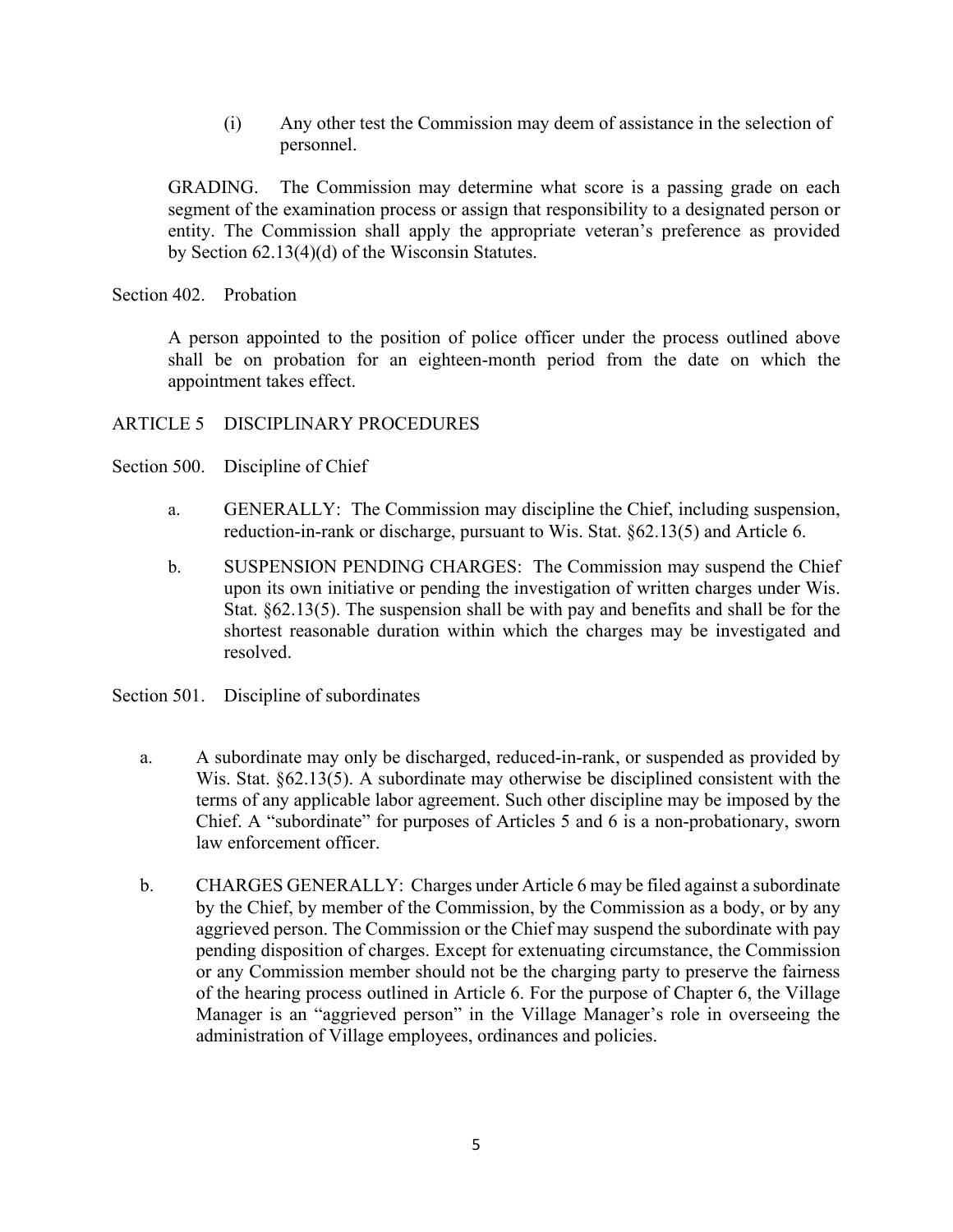- c. CHARGE FORM: The Commission shall make a form available for the filing of formal charge under Wis. Stat. §62.13(5), and Article 6. Charges, however, need not be filed on the Commission-prepared form. All charge should be signed by the charging party. The sources of all information supporting the charges should be stated in the complaint or in accompanying documents. The complaint must identify the person who is charged, and specify the date, place, and nature of the alleged offense.
- d. COMPLAINT GENERALLY: When a person files a complaint about the conduct of a member of the Department but does not invoke the formal disciplinary process by filing a statement of charges that meets statutory requirements, it does not fall under the jurisdiction of the Commission. The Department shall accept, investigate, and resolve complaints by any person regarding the conduct of Department subordinates, probationary officers and civilian employees related to their status as Department employees in accordance with Policy [#1010](http://www.villageofshorewood.org/DocumentCenter/View/9540) [Personnel Complaints.](http://www.villageofshorewood.org/DocumentCenter/View/9540) If the Commission or any of its members receives a complaint against any Department subordinates, probationary officers and civilian employees, the complaint should be forwarded to the Chief. If the complaint is about the Chief, it should be forwarded to the Village Manager.

## ARTICLE 600. DISPOSITION OF §62.13(5) CHARGES

- Section 600. Procedure
	- a. FILING CHARGES:
		- 1. Charges may be filed against the Chief or Subordinate by the Chief, the Commission, any Commission member or by an aggrieved person. Except for extenuating circumstance, the Commission or any Commission member should not be the charging party to preserve the fairness of the hearing process outlined in Article 6. For the purpose of Chapter 6, the Village Manager is an "aggrieved person" in the Village Manager's role in overseeing the administration of Village employees, ordinances and policies.
		- 2. All charges filed with the Commission shall be recorded on a docket list and assigned a number in sequence of filing with the date of filing added in parenthesis.

## b. REPRESENTATION:

- 1. The accused may be represented by counsel at any meeting, conference, or hearing conducted by or on behalf of the Commission.
- 2. The attorney assigned to serve as General Counsel shall act as legal advisor for the Commission. If the Chief is the complainant, separate counsel may be retained to act as legal advisor to the Chief, if needed. If the Commission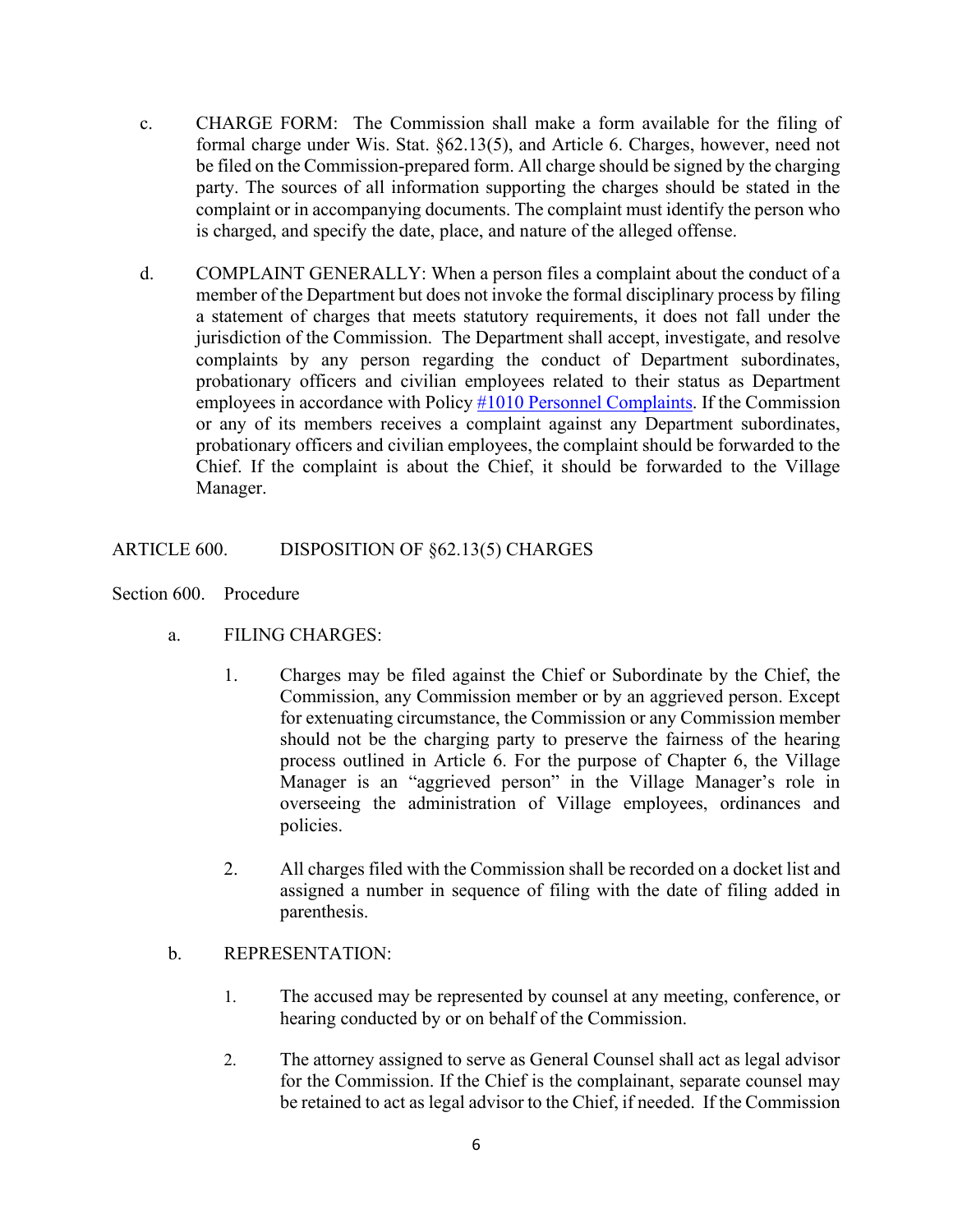is the complainant, it shall retain separate legal counsel to prosecute such charges on the Commission's behalf. If any member of the Commission files and actively prosecutes such charges, such member shall not participate in deliberating the charges or determining whether they are sustained.

3. Citizen complainants shall prosecute their complaints before the Commission either by themselves or by counsel they retain at their own expense.

## c. PRE-HEARING:

- 1. If charges against the Chief or a Subordinate are filed with the Chair more than ten (10) days prior to the next regular meeting of the Commission, the Chair shall call a special meeting of the Commission. If the charges are filed within ten (10) days of the regular meeting, the Chair need not call a special meeting provided the subject of the charges is made a part of the agenda for that upcoming meeting. The hearing shall be noticed and held in closed session unless the accused requests that the hearing be held in open session.
- 2. Notice of the Pre-hearing shall be given, by personal service or by certified mail, return receipt requested, to the person charged and to the complainant, if the complainant is not the Chief, the Commission, or a Commission member thereof. A copy of the charges shall be furnished with the notice to the person charged with explanation that delivery of the charges does not constitute service under state law. If the Pre-hearing is set to be conducted in closed session, the person charged shall also be advised that the person has the right to demand that the meeting be conducted in open session.
- 3. At the pre-hearing, the Commission shall read and examine the charges to assure that the charges are sufficiently specific, related to the duties of the person charged, sufficient to warrant imposition of discipline within the scope of Wis. Stat. §62.13(5), and not defamatory in nature. The Commission shall also determine whether the person charged should be suspended with pay pending the hearing on the charges.
- 4. The person charged, the complainant, and/or their attorneys may address the Commission at the Pre-hearing, however the Commission shall not hear or evaluate evidence at the Pre-hearing.

## d. ACTION:

1. If the Commission finds the charges to be sufficient as to form and nature at the Pre-hearing, it shall then proceed to consider those administrative details set forth in Section 6.02 for the purpose of processing of the charges.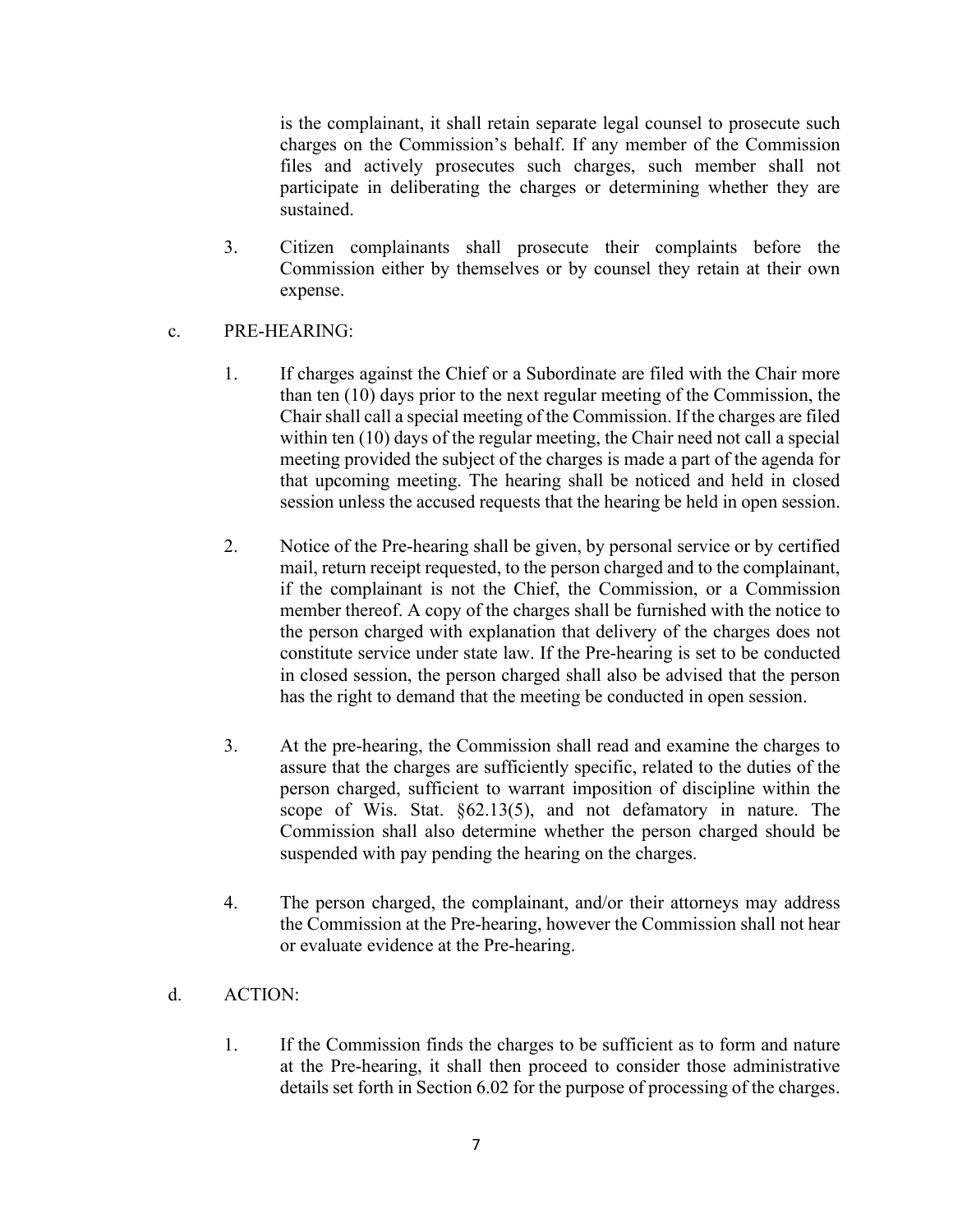2. If at the Pre-hearing the Commission finds the charges to be so insufficient as to form and nature that even if proven no disciplinary action would be appropriate, it shall summarily dismiss the charges. However, if the Commission deems the defective charges to be curable by the providing of additional detail or facts, it may grant the complainant up to thirty (30) days in which to supplement the complaint. If the Commission concludes that even if the allegations are proven, the discipline would not reach the level of suspension, reduction-in-rank, or termination, the Commission shall refer the complaint to the Chief for further handling as warranted or, if involving the Chief, shall determine whether lesser discipline is warranted.

### Section 601. Administration Matters

- The Commission shall consider the following administrative matters in proceeding toward disposition of charges filed with it.
- a. Set hearing date within the time frame provided by state law i.e. not less than ten (10) days or more than thirty (30) days following the date of service of charges on the person charged. The Commission shall have the authority to extend such time period(s) if circumstances so dictate.
- b. Establish the mechanics for causing the charges and the notice of hearing to be served.
- c. Resolve any representational issues and the need, if any, for the employment of special counsel.
- d. Make provision for the preparation of a record of the proceeding (e.g., tape recording, court reporter, etc.).
- e. Establish the mechanics for issuance of subpoenas by the Chair and the policy as to the payment of witness fees.
- f. Direct the development of the format of the public hearing and direct the furnishing of relevant information to the parties and their attorneys, if any.
- g. Direct the giving of any required notice of public hearing.
- h. Nothing contained herein precludes the parties from reaching a mutual agreement as to a recommended disposition of the charges. The parties shall submit any such Agreement to the Commission in writing. Any such Agreement shall be subject to an approval of the Commission members.

Section 602. Service of Charges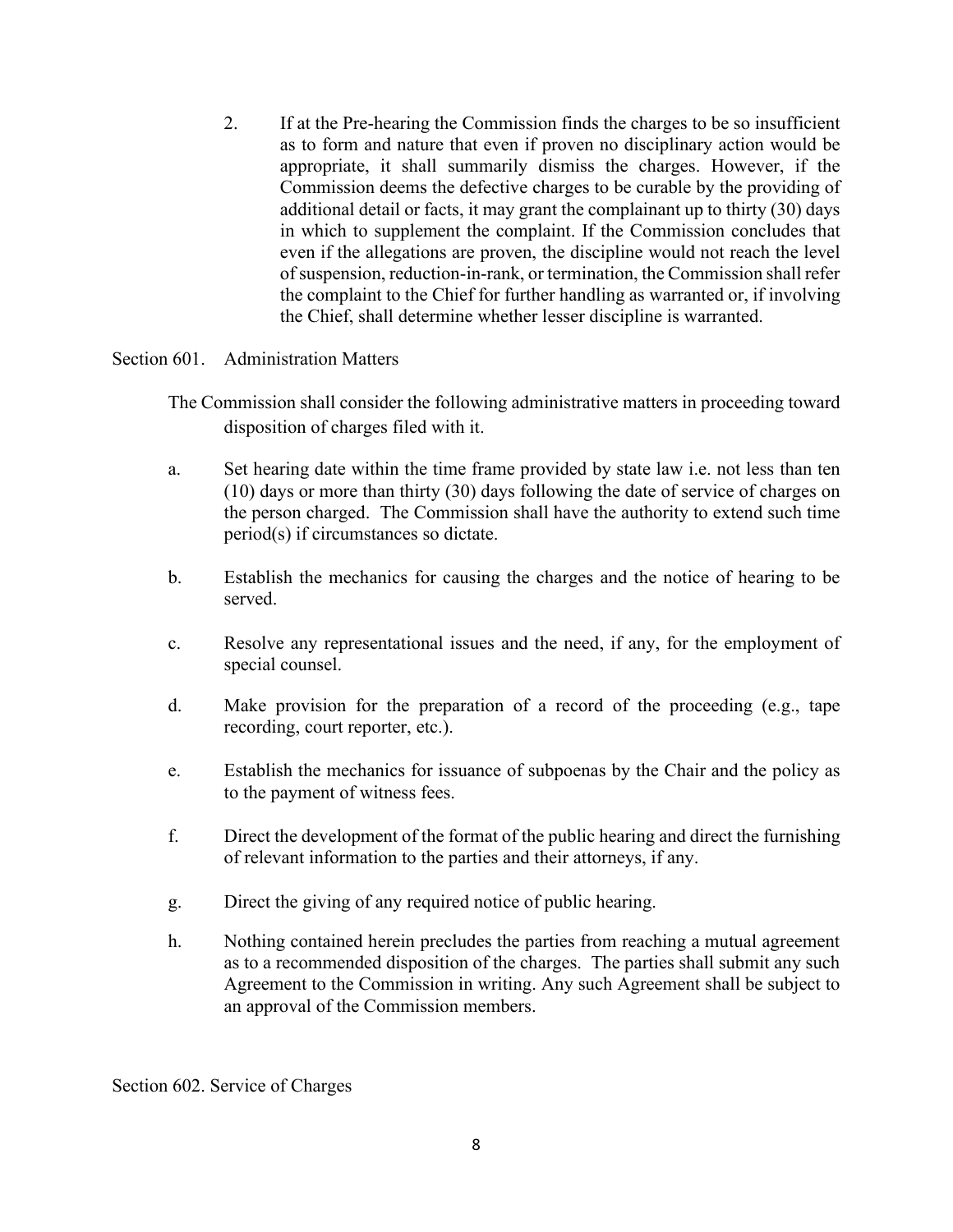Following the Pre-hearing, the Commission shall cause there to be served on the accused and the complainant, if the complainant is neither the Chief nor the Commission, notice of the date, time and place of the hearing on the charges. A copy of the filed charges shall accompany the served notice. Service of the notice and the charges on the accused shall be by personal service if practical, otherwise by certified mail, return receipt requested. Service of the notice on the complainant shall be by certified mail, return receipt requested.

Section 603. Scheduling Conference

- a. SCHEDULING: At the discretion of the Commission, a Scheduling Conference may be conducted. If required, the Scheduling Conference shall be held at least five (5) days before the hearing. The charged person and the complainant shall be notified in writing of the date, time, and place of the pre-hearing conference.
- b. PURPOSE: The following matters shall be accomplished at the Scheduling Conference:
	- 1. Witness lists and any prior written or recorded statements or reports of witnesses shall be exchanged by the parties and/or legal counsel.
	- 2. Exhibits, if any, shall be exchanged.
	- 3. Witness or exhibits not submitted at the Scheduling Conference may be introduced at the hearing only if the Commission determines that there was a satisfactory or sufficient reason for such exclusion from the pre-hearing conference.
- c. FAILURE TO APPEAR: If the complainant or the complainant's counsel does not appear, the Commission may dismiss the charges unless a satisfactory reason for the nonappearance is provided. Such dismissal shall be documented in writing to each of the parties and/or counsel within two (2) days of such dismissal. If the accused or designated counsel does not appear, and no satisfactory reason for nonappearance is provided, the Commission may impose sanctions prohibiting the introduction of exhibits or witnesses on behalf of the accused and reimbursing other parties (including the Commission) for expenses incurred in attending the prehearing conference.

# Section 604. Evidentiary Hearing

- a. The Evidentiary Hearing may be held at a regular or special meeting of the Commission at such time as shall be determined by the Commission. All hearings shall be open to the public, except that the Commission may deliberate in closed session.
- b. If the accused or legal counsel fails to appear at the Evidentiary Hearing, the Commission shall proceed to dispose of the matter on such evidence as may be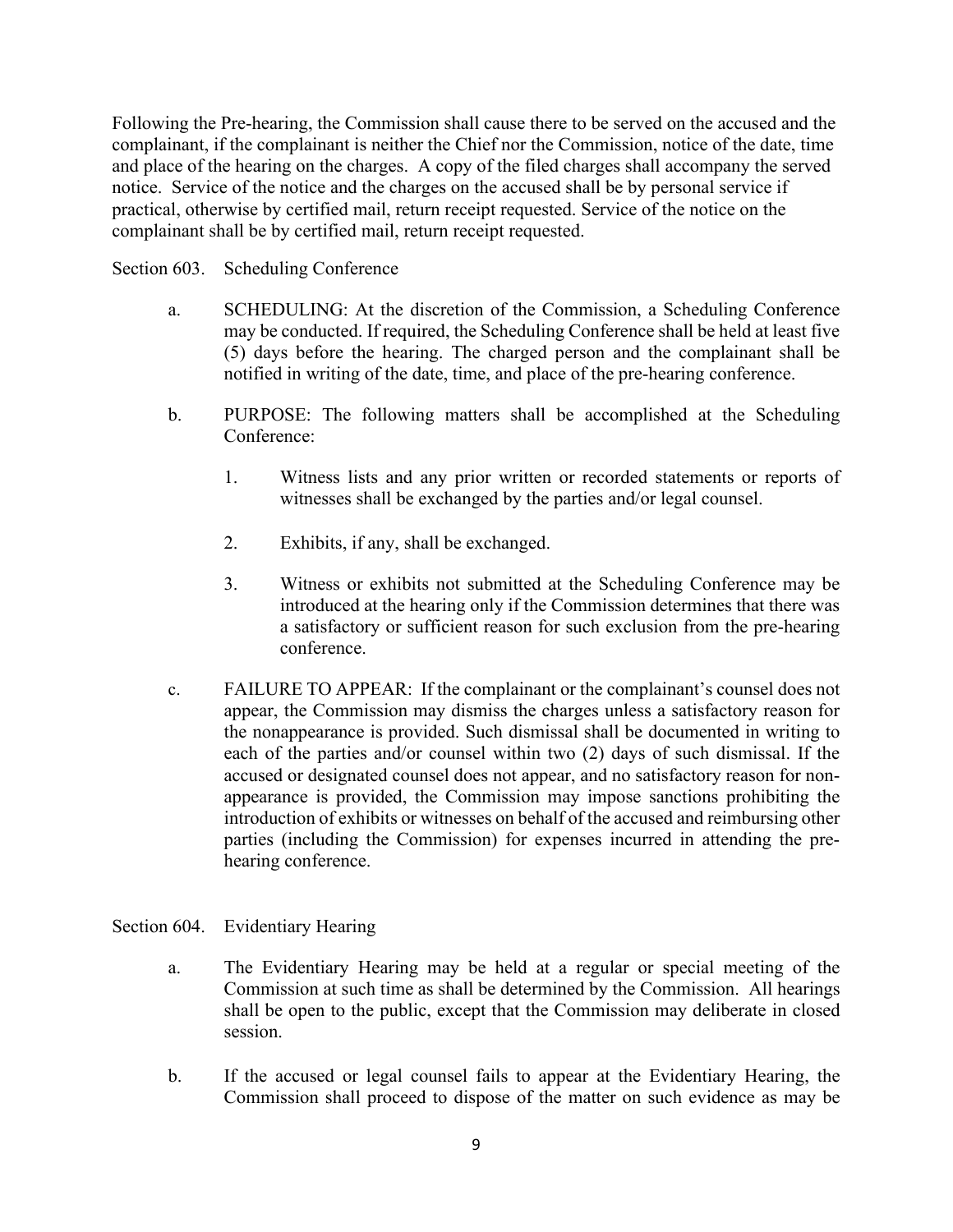before it.

- c. All testimony of witnesses at hearing shall be given under oath, administered by the Secretary or any other Commission member, in the form and manner provided by Wis. Stats. Ch. 887. The accused and the complainant may compel the attendance of witnesses by subpoenas which shall be used by the Chair on the request and shall be served in the manner provided by Wis. Stats. Ch. 885.
- d. At the Evidentiary Hearing, the order shall be as follows:
	- 1. Reading of the charges by Secretary.
	- 2. Opening statements by the complainant and the accused.
	- 3. Testimony and introduction of evidence by the complainant to substantiate the charges with the right of cross-examination by the accused.
	- 4. Testimony and introduction of evidence by the accused with the right to cross-examination by the complainant.
	- 5. Complainant's closing arguments.
	- 6. Accused's closing arguments.

In lieu of closing argument, the Commission may direct the parties to file briefs within a prescribed time period summarizing their legal and factual arguments. This order may be modified, added to or deleted from by a majority of the Commission.

### Section 605. Decision

- a. In determining whether there is just cause for discipline, the Commission shall apply the standards set forth in Wis. Stats.  $\S$  62.13(5).
- b. The Commission shall, within five (5) business days after the close of the record, (i.e., the conclusion of closing arguments or the submission of briefs), by a majority vote of its members in open or closed session, determine whether by the preponderance of the evidence the charges are sustained. Its written decision and findings shall thereafter be filed with the Secretary.
- c. If the Commission determines that the charges are sustained against the accused, it shall determine whether the good of the service requires disciplinary action by termination, suspension without pay for a period not exceeding sixty (60) days, reduction-in-rank, or suspension and reduction in rank.
- d. If the Commission determines that the charges were not sustained, the accused, if suspended pending disposition of the charges, shall be immediately reinstated in the accused's former position.

#### Section 606. Appeal

Any person suspended, reduced-in-rank, suspended and reduced-in-rank, or terminated after hearing may appeal from the order to the Circuit Court by serving written notice of